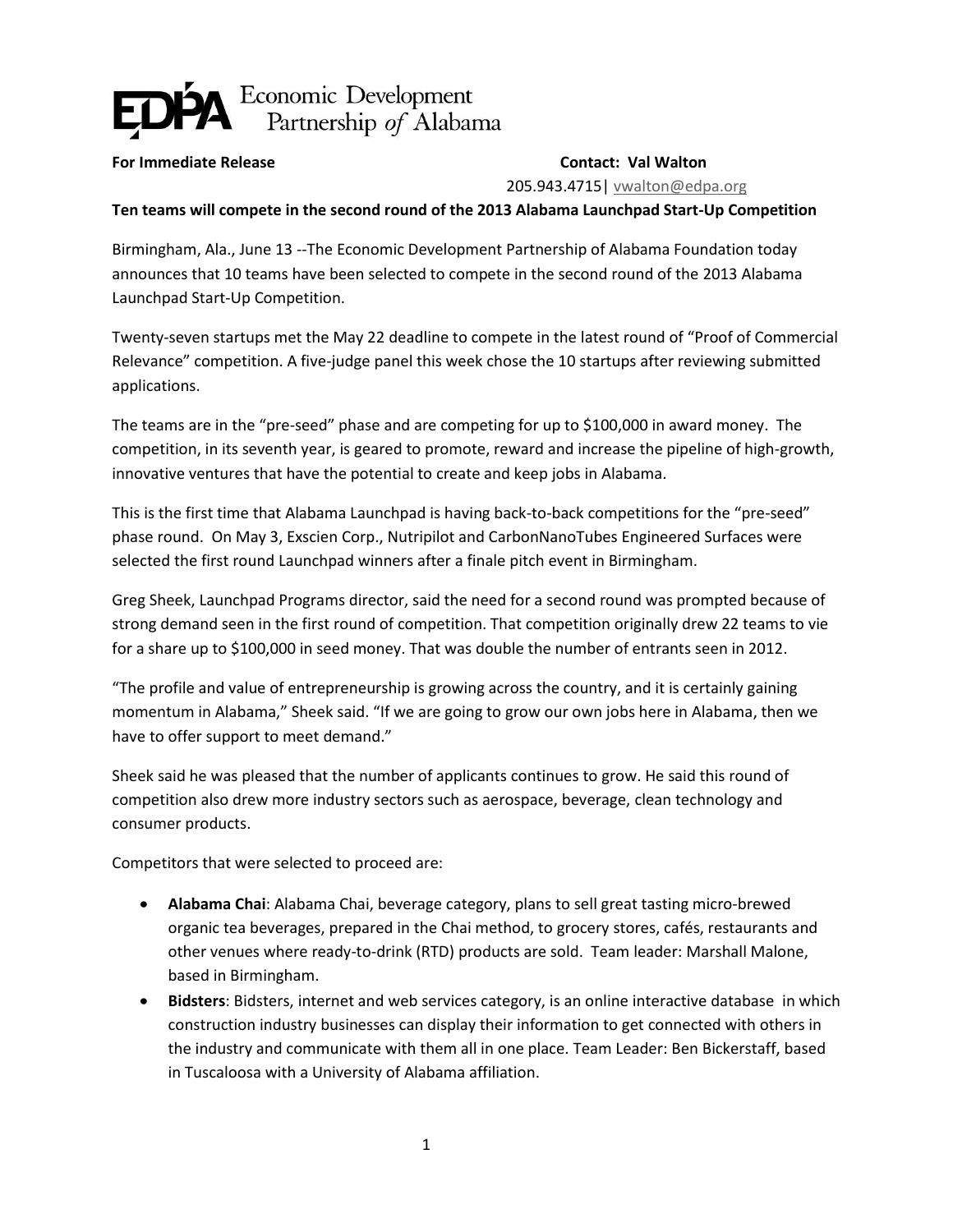- **BLOX LLC:** Blox LLC, business services and product category, sells a way for owners, contractors and designers to make better buildings faster and with lower cost through the manufacture and integration of prefabricated building components in healthcare facilities. Team leader: Mike Waller, based in Birmingham.
- **e-Electricity:** e-Electricity, telecommunications category, is developing, wireless harvesting, allowing for mobile devices to recharge wirelessly, without the need to plug-in to a power outlet, which it said is a tremendous advantage for individuals to who are always "on the go" or traveling. Team leader: Sloan McCrary, based in Tuscaloosa with a University of Alabama affiliation.
- **FIT-ability:** Fit-ability, healthcare IT category, gives you the right type of workouts and motivational techniques for your personality and level of fitness and helps personal trainers get results faster with their clients by not having to take more time trying to understand or even experiment with different workouts and motivation techniques. Team leader: Andrea Walker, based in Birmingham.
- **Healthfundit:** Healthfundit, internet and web services category, is the only peer-reviewed, subscription-based crowd funding portal for health research and biotechnology at academic institutions. Healthfundit allows people to directly donate to medical research & follow their impact while offering institutions a service that increases funding and facilitates efficient commercialization of biotech. Team leader: Larry Lawal, based in Birmingham.
- **Heartlife Technology LLC:** Heartlife Technology LLC, healthcare services category, plans to put easy-to-use, inexpensive, reliable defibrillation technology in the homes and pockets of everyone at risk by replacing the most expensive components of an Automated External Defibrillator (AED) with smartphones. Team leader: Tommy Foote, based in Auburn with an Auburn University affiliation.
- **Respriva:** Respriva, biotechnology category, is using the Respriva vaccine, a low cost and effective vaccine that will minimize the swine industry's losses due to bacterial pneumonia, a problem that currently costs the industry over \$300 million per year. Team leader: Robert Koski, based in Auburn with an Auburn University affiliation.
- **Surface Integrity LLC:** Surface Integrity LLC, medical devices and equipment category is a research and development ( R&D) company that develops custom surfaces for a wide variety of industries and applications, including controlling the surface of degradable metal implants by surface treatments. Team leader: Michael Sealy, based in Hoover with a University of Alabama affiliation.
- **Vsim 360:** Vsim 360 works to develop its current technology into full 3D spherical video, creating a very unique technology product to record immersive 3D 360º experiences. The entire 3D 360º field of view and multidirectional audio are captured on-site and processed for interactive immersive viewing on consumer-level 3D head-mounted display technology, or gracefully degrading to tablets, smartphones, or laptops. Team leader: Corey Shum, based in Birmingham with a University of Alabama at Birmingham affiliation.